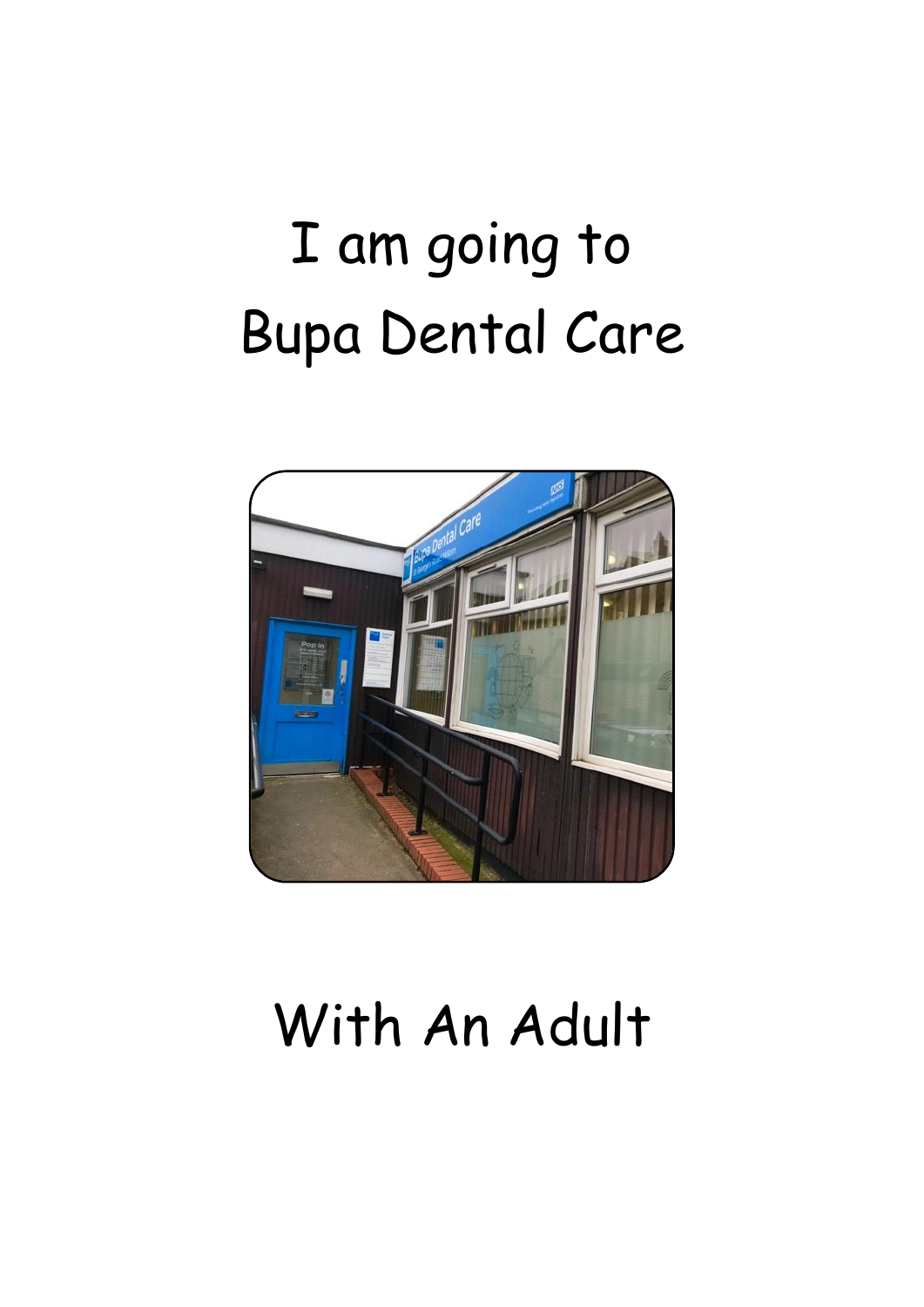## Before we go:

My adult will book an appointment over the phone or at the Reception in Bupa Dental Care.

I can choose an activity/item to take with me to Bupa Dental Care.



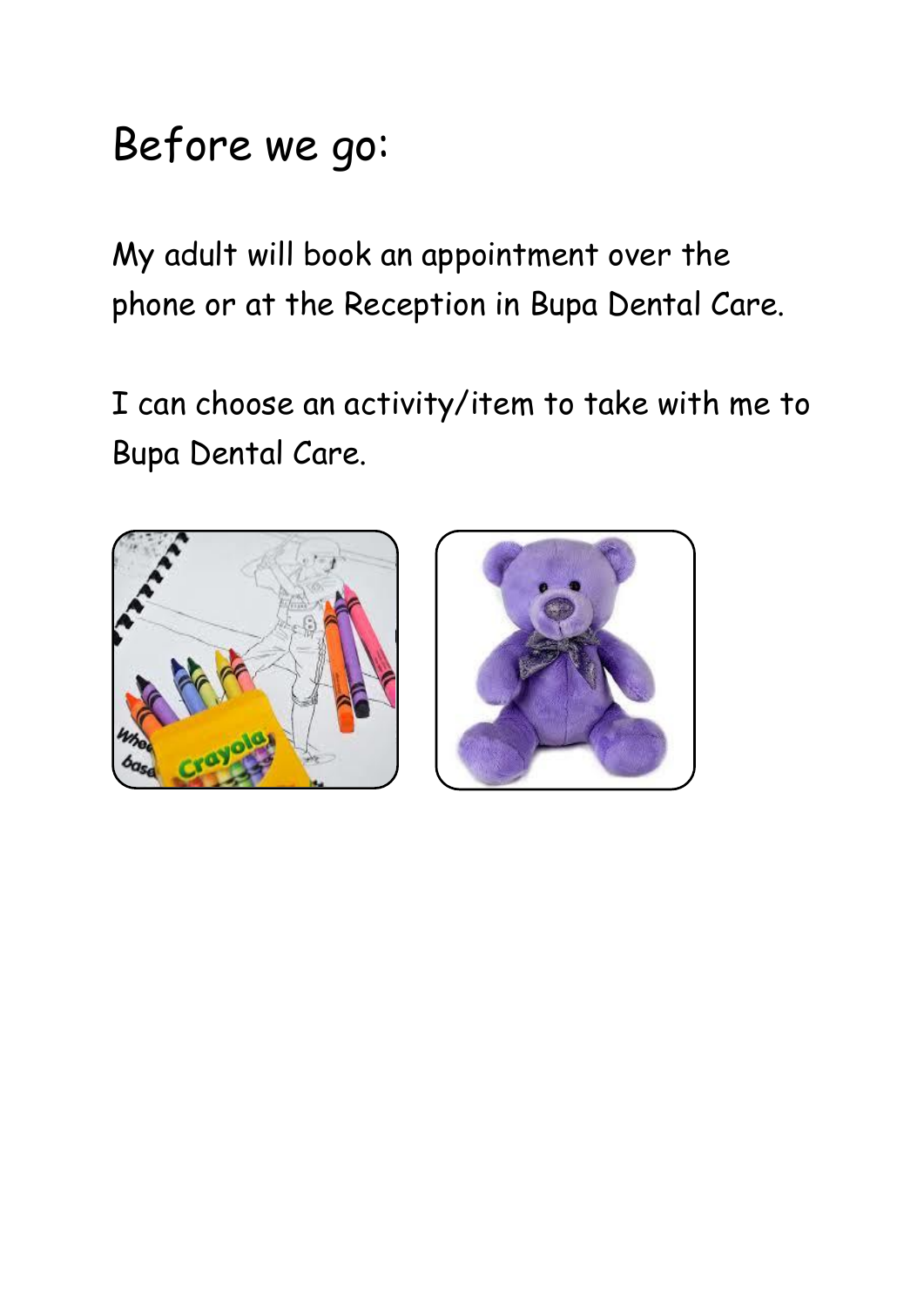## On The Day

I am going to Bupa Dental Care to get a checkup on my teeth.



When we get inside, we will go to the counter and my adult will tell the Receptionist my name.

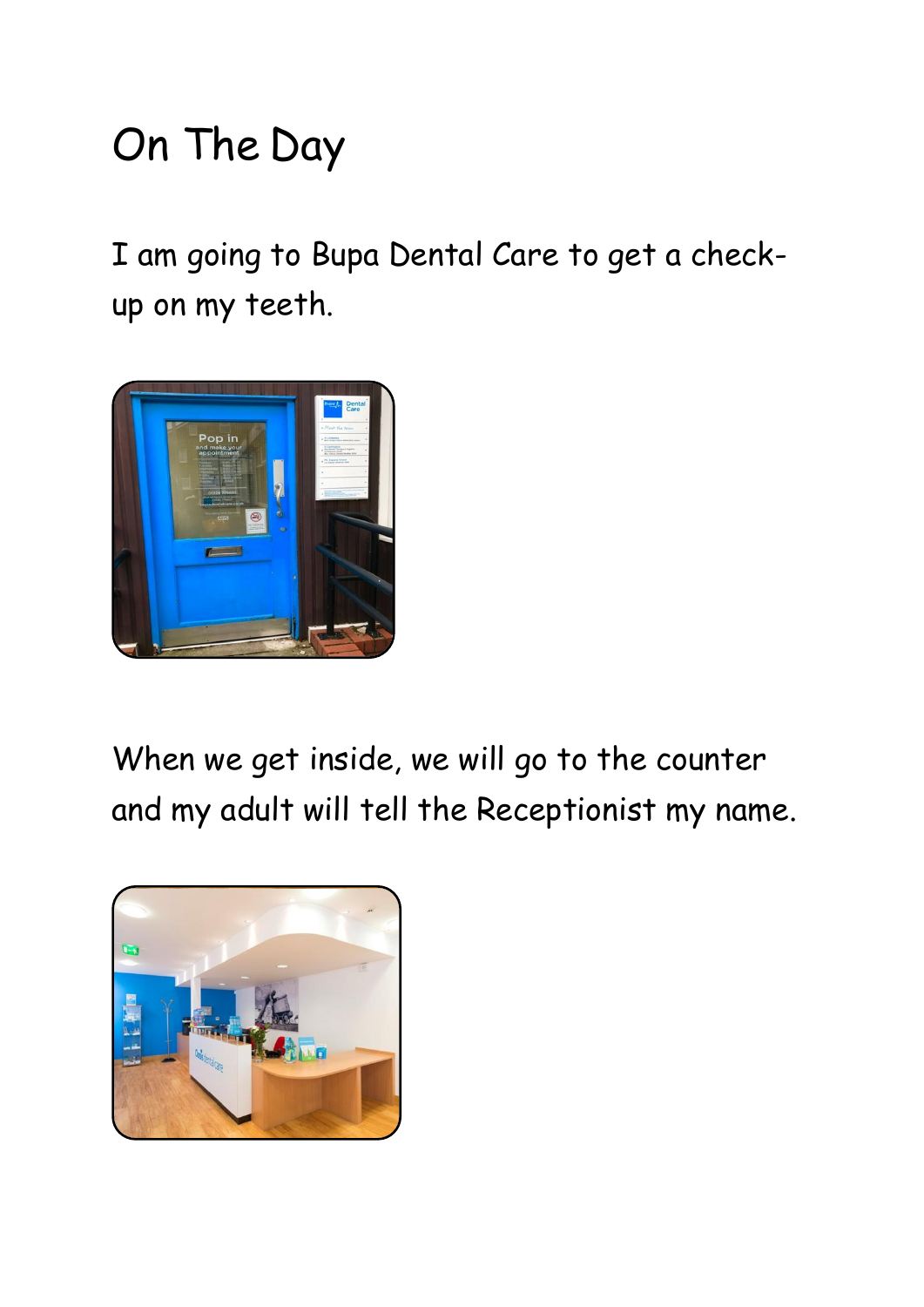I may have to wait my turn. If I do, we can sit in the waiting area. There may be other people waiting too.



While I wait I can play with my chosen item or do my activity.



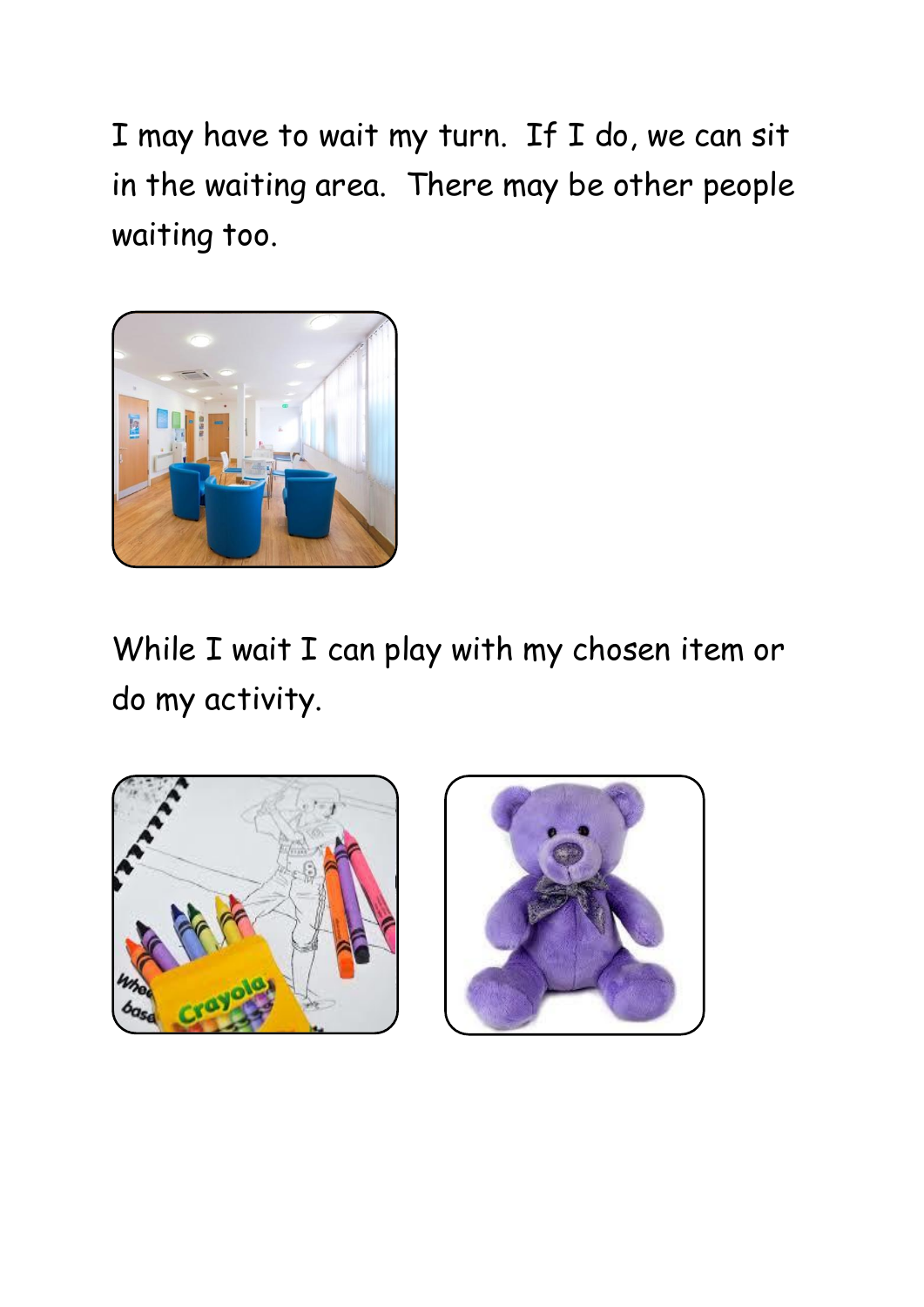If I need to use the toilet, there is one in Bupa Dental Care. It is across from the waiting area.



When it is time for my check-up the Dentist will take me to another room.

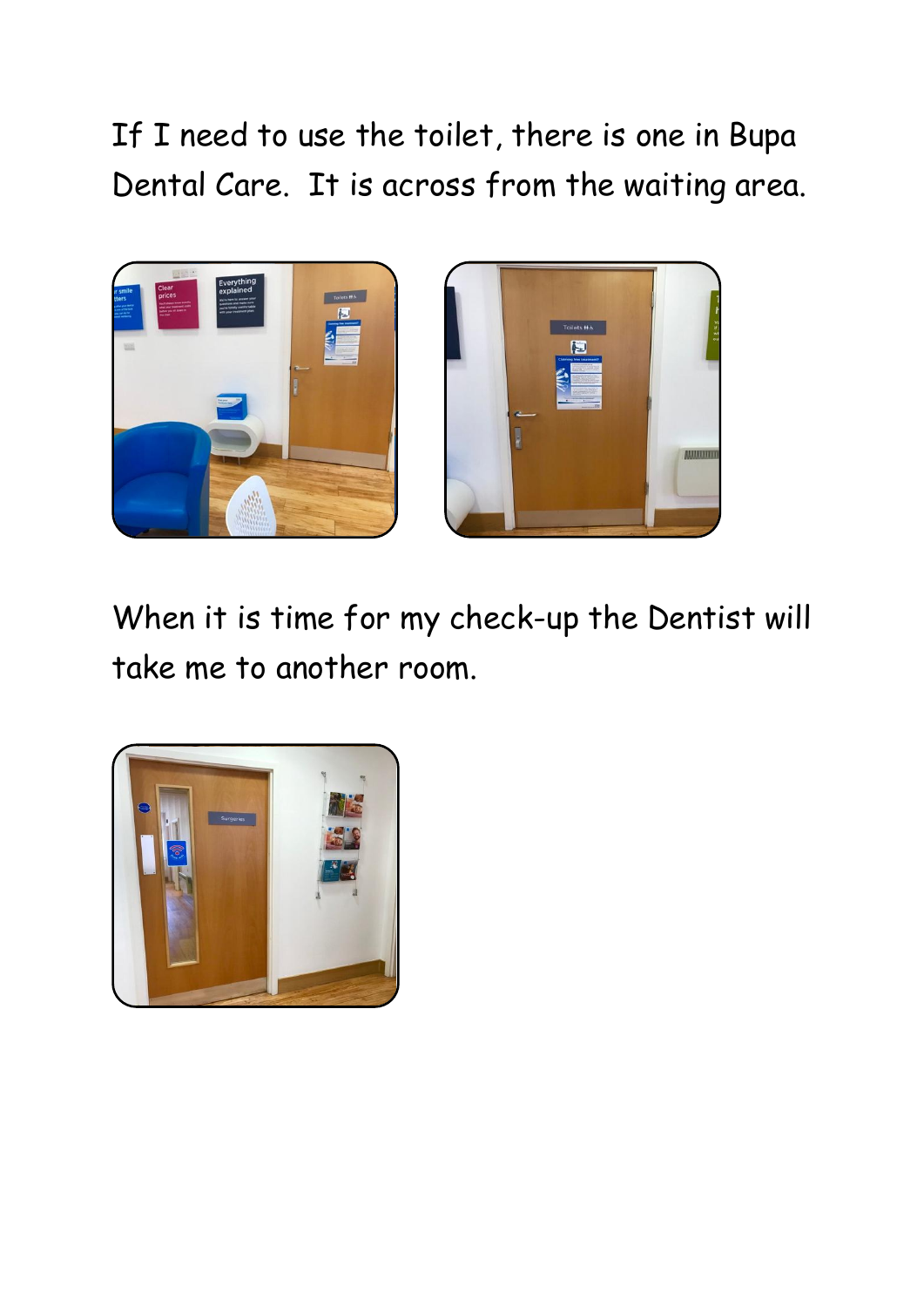The Dentist and Dental Staff are very friendly. They wear gloves on their hands to keep the room nice and clean.



The Dentist will ask me to sit on a special chair.

The Dentist's chair moves up and down. This is so the Dentist can see my teeth properly.

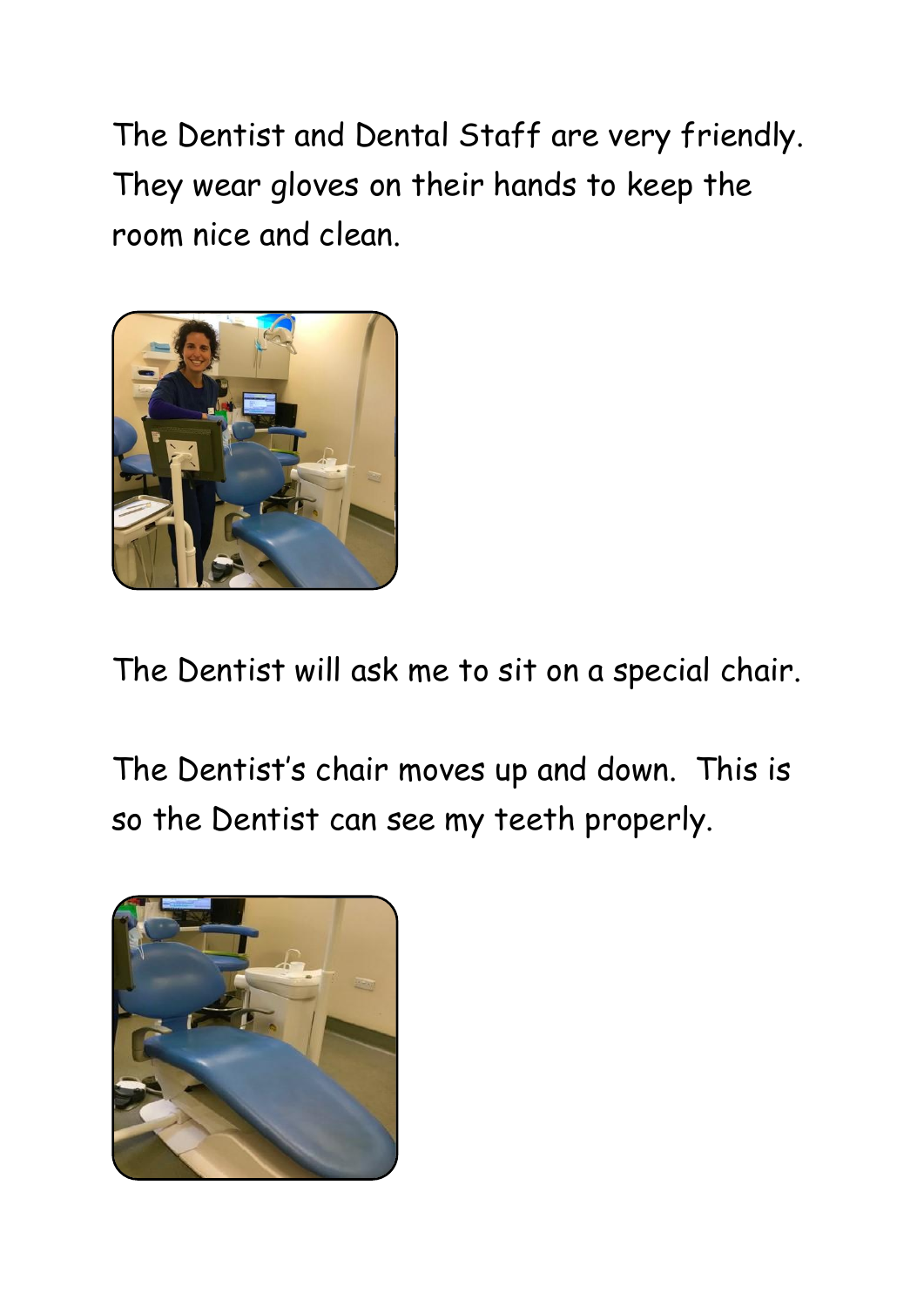The Dentist will turn on a bright light so they can see my teeth.



The Dentist will ask me to wear sunglasses because the light is bright.



If I feel scared or worried I can ask questions or ask to stop for a minute.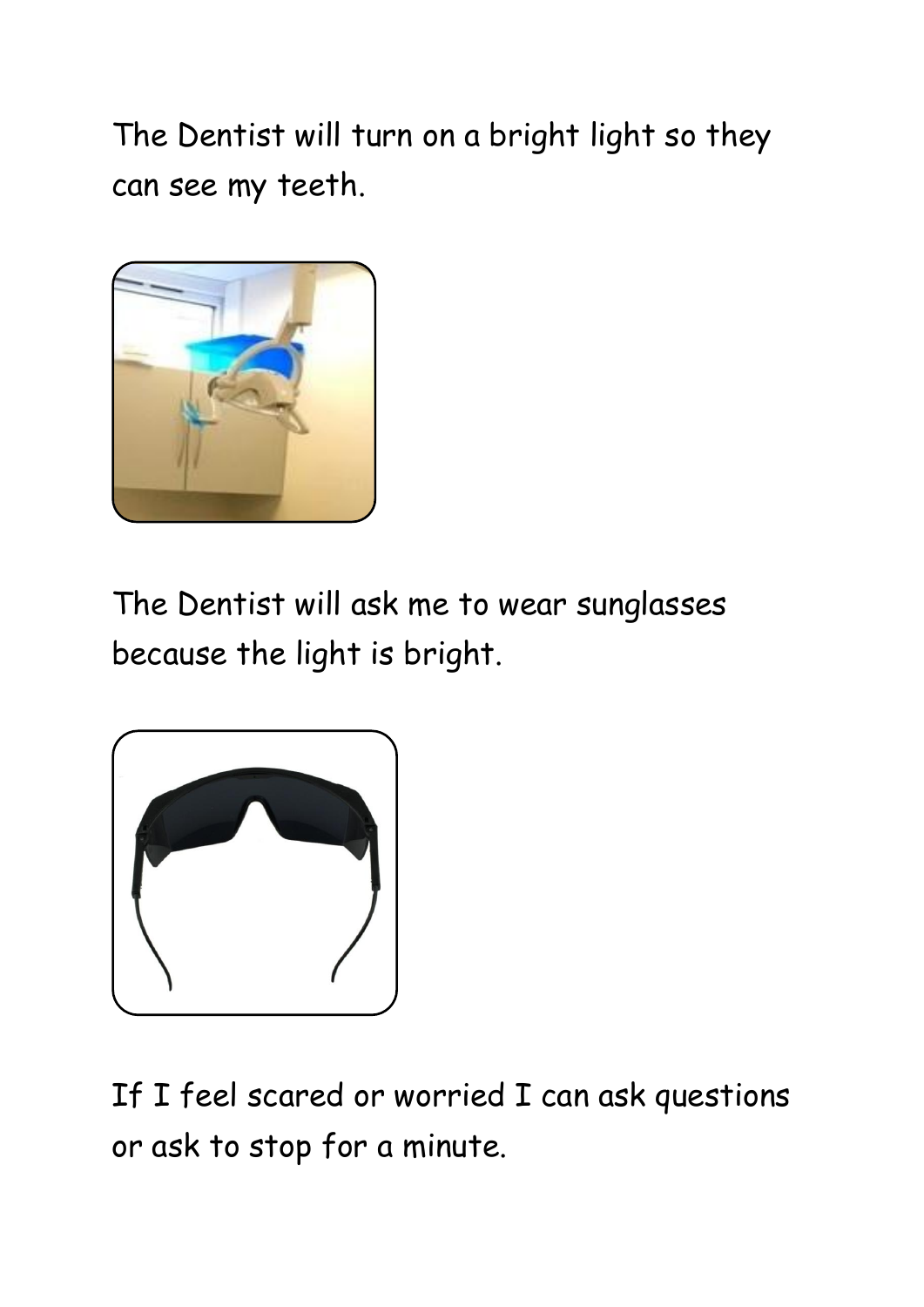The Dentist will ask me to open my mouth. They will count and check my teeth with a small mirror. This doesn't hurt.



When the Dentist is finished I will give the Dental Nurse the sunglasses.

I will get to choose a sticker as a reward for doing so well.